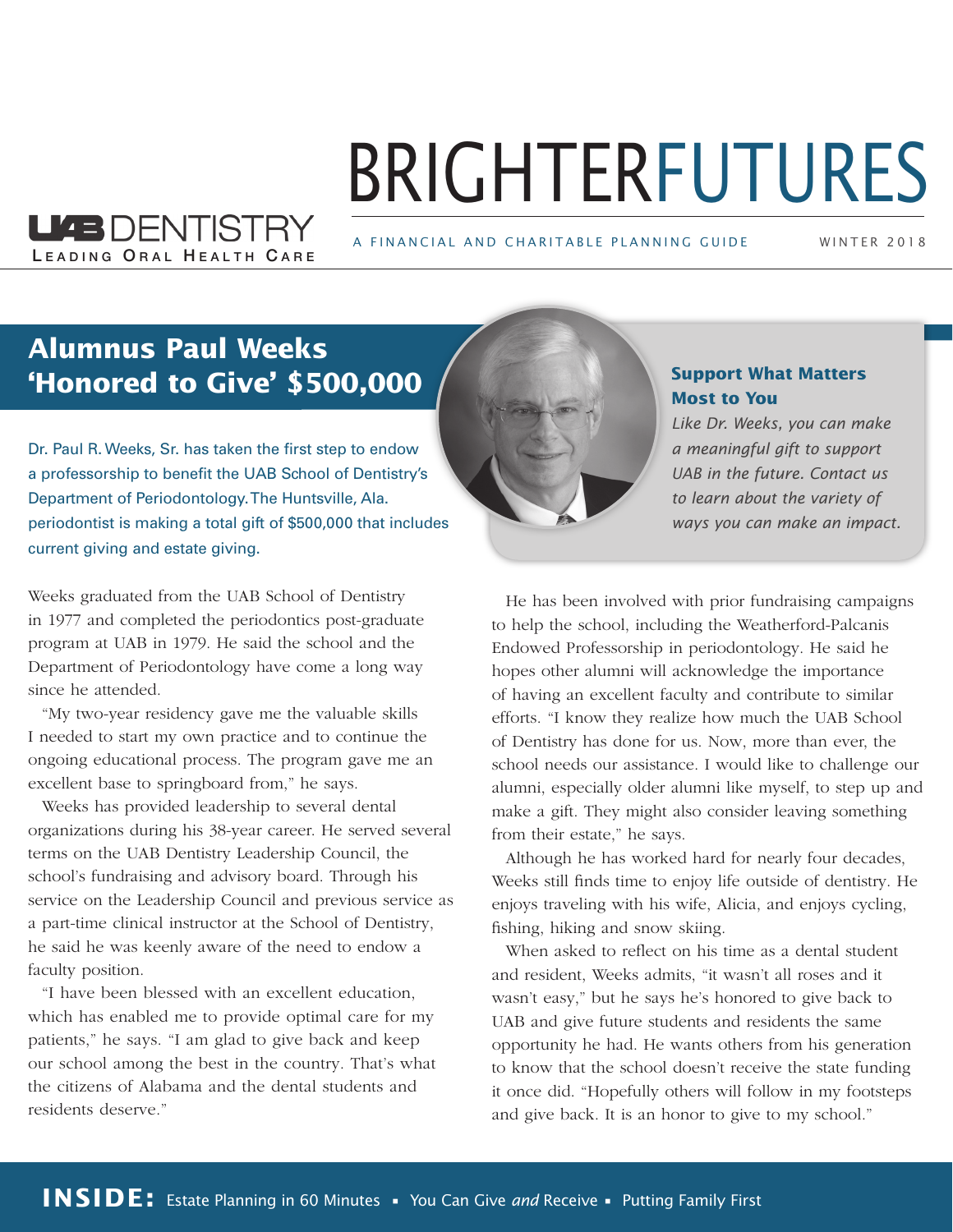# Estate Planning in 60 Minutes

Have you put off creating your will because it seems too overwhelming? It may be easier and less time-consuming than you think. In just a one-hour meeting with an estate planning attorney—along with some preparation—you can be well on your way to having a legally sound will.

First, contact an estate planning attorney. These legal specialists are experts in will planning. They understand how your decisions affect your estate and can guide you toward a path that will best meet your goals.

**From Start to Finish** Here's how you and your attorney will progress from **nothing to something** in just one hour.

#### WHAT ARE YOUR GOALS?

In the beginning, expect to answer a lot of questions regarding your goals for your estate. For example: How do you want to provide for minor children? Do you want to give back to your community?

### ASSETS AND LIABILITIES

Discussing your assets and liabilities, as well as how they are titled, will help your attorney determine whether your current situation aligns with your estate goals.

#### ADDITIONAL CONSIDERATIONS

You'll discuss guardianship for minor children, an executor for your estate, medical considerations and other important issues.

### NEXT STEPS

Assuming the meeting goes as planned, at this point your attorney should have a good feel for your estate and be ready to draft your will. Once a draft is complete and agreed upon, you'll meet again to execute the will.\*

*\*More complex estates or living trusts may require additional meetings and documentation.*

### **Make the Most of Your Time**

To maximize your meeting, be prepared to discuss the following:

- Background information (address, marital status, name of children, etc.)
- Assets and liabilities
- Guardians for minor children
- Executor for your estate
- Special considerations such as medical concerns or prenuptial agreements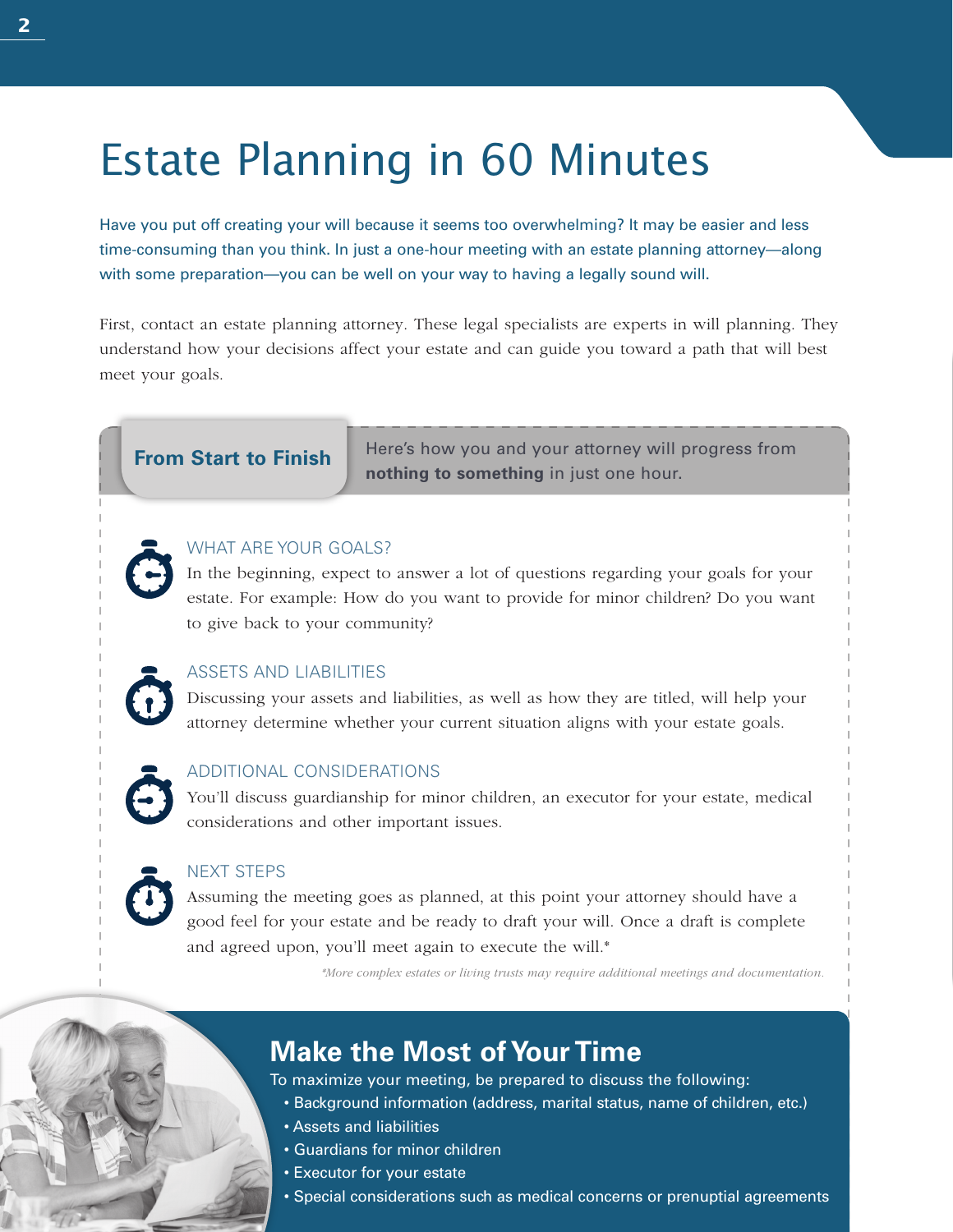# You Can Give *and* Receive

It's not easy choosing the perfect gift, especially when it comes to charitable giving from your estate. When to give, how much to give and the affordability of giving are common concerns. And then there's the choice about **how you want the gift to benefit you.** 

Whether you aim to enjoy tax savings or maintain your current lifestyle, there's a charitable gift that meets your needs. Use the chart below to navigate these advantages and find the perfect gift—one that benefits you and makes a significant impact on those we serve.



### THEN ENJOY THE **TRUE REWARD**!

Feel good knowing that you've created a brighter future for those we serve.

# GET **ORGANIZED**

Provide a road map for your loved ones with where they can find key documents and whom to contact in case of your absence. Send for the **FREE** organizer tool **Your Guide to Locating Important Documents** using the enclosed reply card today!



The information in this publication is not intended as legal or tax advice. For such advice, please consult an attorney or tax advisor. Figures cited in examples are for hypothetical purposes only and are subject to change. References to estate and income taxes include federal taxes only. State income/estate taxes or state law may impact your results.